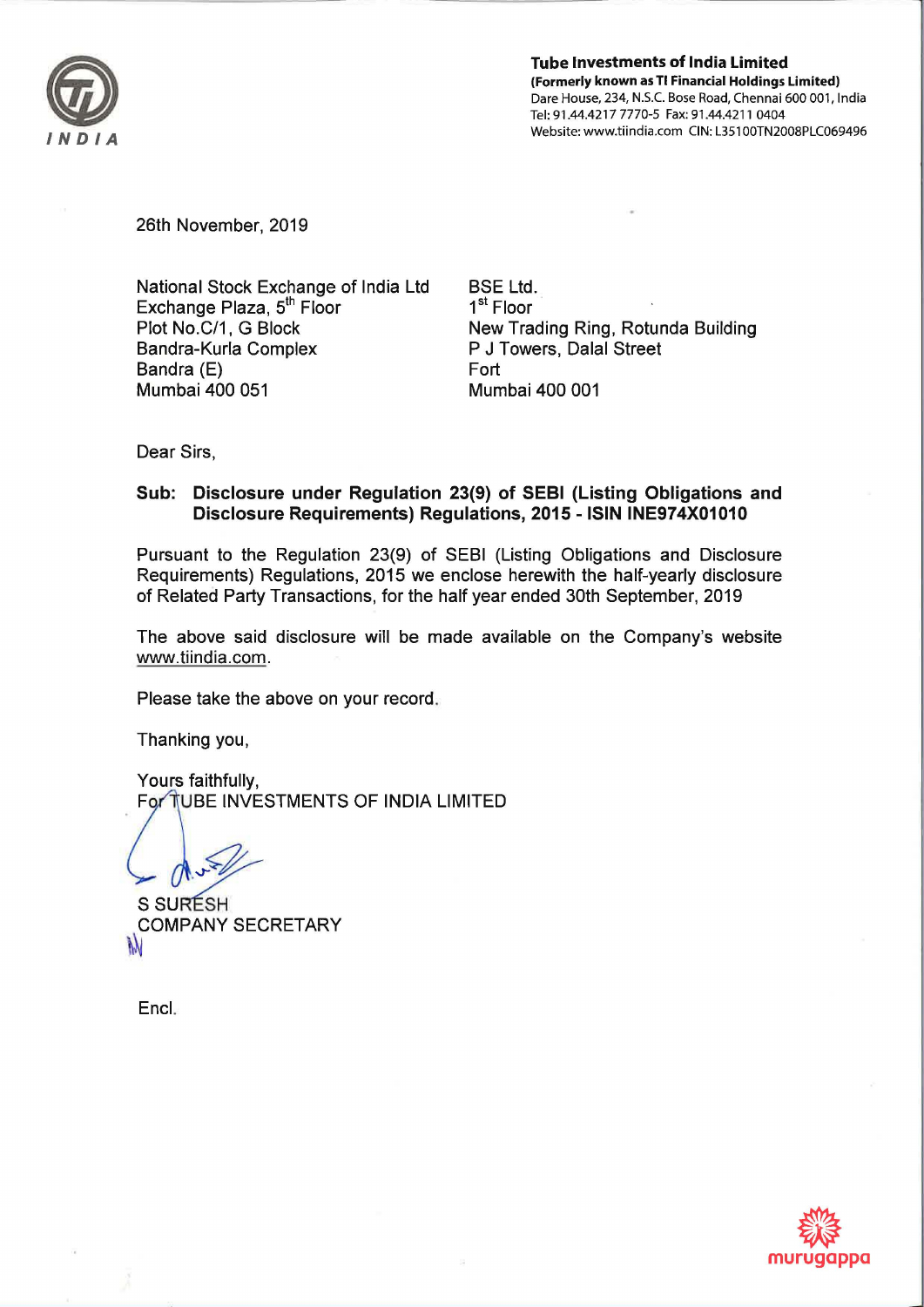Disclosure of Related Party Transactions - On a consolidated basis Pursuant to Regulation 23(9) of the Securities and Exchange Board of India (Listing Obligations and Disclosure Requirements) Regulations, 2015

List of related parties on consolidated basis as per Reg. 23(9) of LODR with whom the Company had transacted during the half year ended 30.09.2019

## I. Subsidiary Companies

- a. Shanthi Gears Limited
- b. Financiere ClO SAS and its Subsidiaries namely
	- 1. Sedis SAS
	- ii. Sedis Company Limited
	- iii. Sedis Gmbh
- c. Great Cycles (Private) Limited
- d. Creative Cycles (Private) Limited

## II. Joint Venture Company

a. TI Tsubamex Private Limited

## III. Company having Significant Influence

- a. Ambadi Investments Limited
- b. Parry Agro Industries Limited
- c. Parry Enterprises India Limited

### IV. Key Management Personnel (KMP)

- a. Mr. Vellayan Subbiah Managing Director
- b. Mr S Suresh Company Secretary
- c. Mr K Mahendra Kumar Chief Financial Officer

### V. Non Executive Directors

- a. Mr. M M Murugappan, Chairman
- b. Mr Pradeep V Bhide
- c. Ms Madhu Dubhashi
- d. Mr Ramesh K B Menon
- e. Mr Sanjay Johri
- f. Mr Mahesh Chhabria

### VI. Retiral Funds

- a. T.I.I.(Subsidiaries) Employees Provident Fund
- b. TI Employees Provident Fund India Ltd
- c. Tube Products Of India Employees Provident Fund
- d. Tube Investments of India Limited, Senior Officer, Superannuation Fund

### VII. Other Related Parties

- a. Emtex Engineering Private Limited
- b. Murugappa Organa Water Solutions Private Ltd
- c. Gati Kintetsu Express Private Ltd